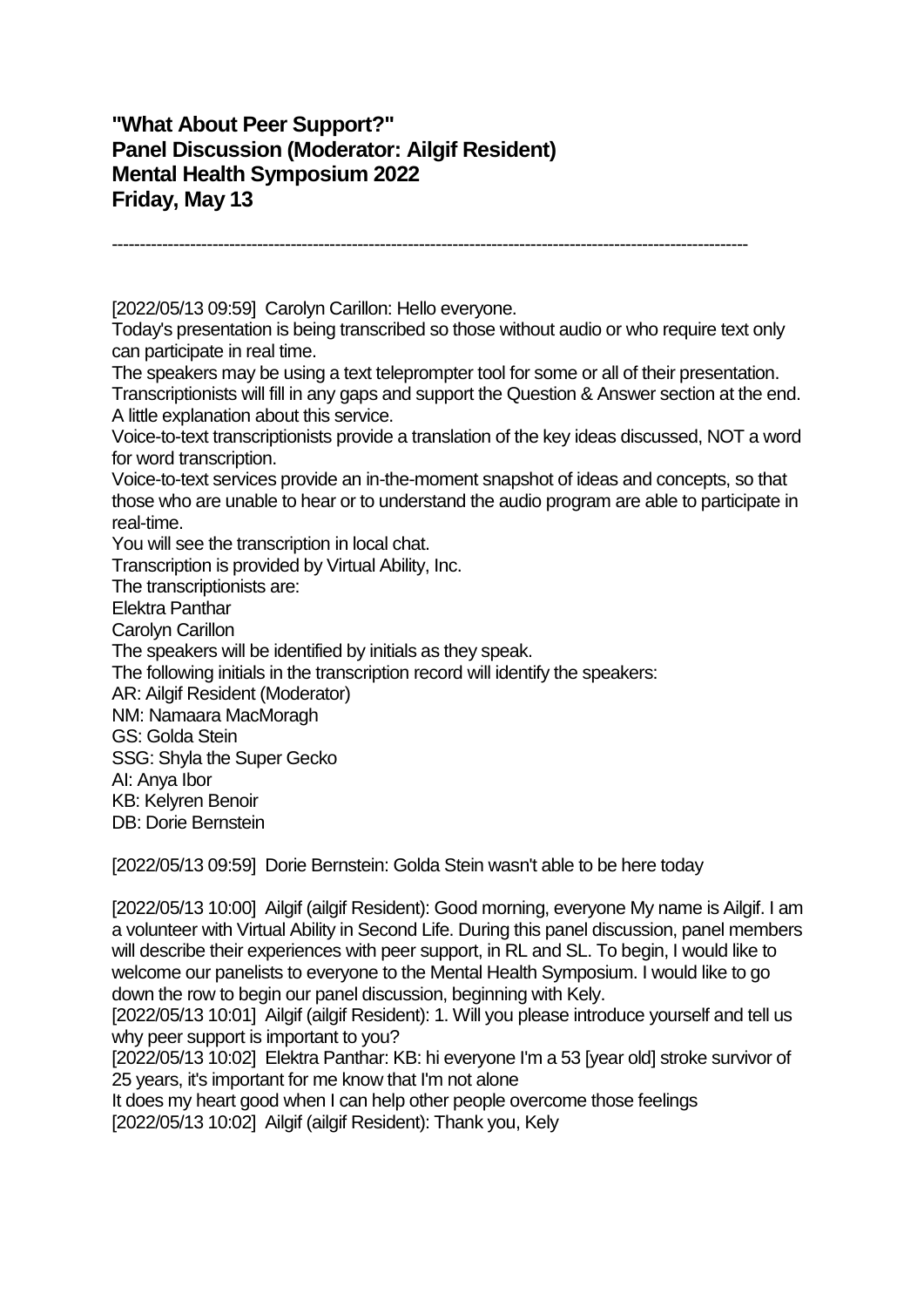1. [Dorie] Will you please introduce yourself and tell us why peer support is important to you?

[2022/05/13 10:02] Dorie Bernstein: My name is Dorie Bernstein, a 49-year-old disabled autistic. Kely, Golda Stein, and I are the managers for the Dream Travelers group and Dreams Estate. Our group hosts support groups for stroke and TBI survivors and caregivers, persons on the autism spectrum, and adults with ADD or ADHD. All of our groups are examples of peer support, as we do not have any professionals on staff. Without that peer support, we wouldn't be able to exist.

[2022/05/13 10:03] Ailgif (ailgif Resident): Thank you, Dorie. Shyla: 1. Will you please introduce yourself and tell us why peer support is important to you?

[2022/05/13 10:03] Shyla the Super Gecko (KriJon Resident): I am Shyla the Super Gecko. I live with chronic pain, chronic illness and PTSD. My conditions impact me physically, emotionally and mentally. Peer support helps me be around others who have found solutions and live better today as a result.

I learn a lot from peer support groups. They offer me greater happiness, social skills and help me see I am competent, capable and worthy. They helped me see that I have options, opportunities. That I do not have to succumb to able-istic ideas, like my work defines me. I am able to contribute in different ways. How important it was to let go of my old ideas and accept (learn) new ones. This I did through peer support and one-on-one therapy. I must be honest here, and hopefully this provides a picture of my state of mind when I attended my first support group. It was before I had chronic pain and illness. Essentially, they suggested I leave and seek one-on-one help. I was angry and aggressive and a disruption. I wasn't getting any positive outcome from the group.

[2022/05/13 10:05] Ailgif (ailgif Resident): Thank you, Shyla. Anya: Will you please introduce yourself and tell us why peer support is important to you?

[2022/05/13 10:05] ღ Anya ღ (Anya Ibor): Dr. Colleen M. Crary (PhD, Psychology) (Anya Ibor in SL)

colleencrary@outlook.com

Founder & Director of Fearless Nation PTSD Support

<http://maps.secondlife.com/secondlife/Fearless%20Nation/70/160/30>

[2022/05/13 10:05] Elektra Panthar: AI: Thank you very much, it's always an honor to be here

I feel strongly that peer support is great because there isn't that power imbalance I used to support meetings, I found that if you have equal footing with people it's so healing - I don't do it for myself, but for all of those who are struggling with the same issues as well

[2022/05/13 10:06] Ailgif (ailgif Resident): Thank you, Anya. Namaara: 1. Will you please introduce yourself and tell us why peer support is important to you?

[2022/05/13 10:06] Namaara MacMoragh: Thank you for inviting me. I'm glad to see everyone today.

I am the Executive Director of the Brain Energy Support Team

[\(https://brainenergysupportteam.org\)](https://brainenergysupportteam.org/). We have been providing peer support for over 12 years.

In the United States, those with mental health challenges often feel isolated, inadequately supported, and ultimately become frustrated because care is often difficult and/or expensive to access.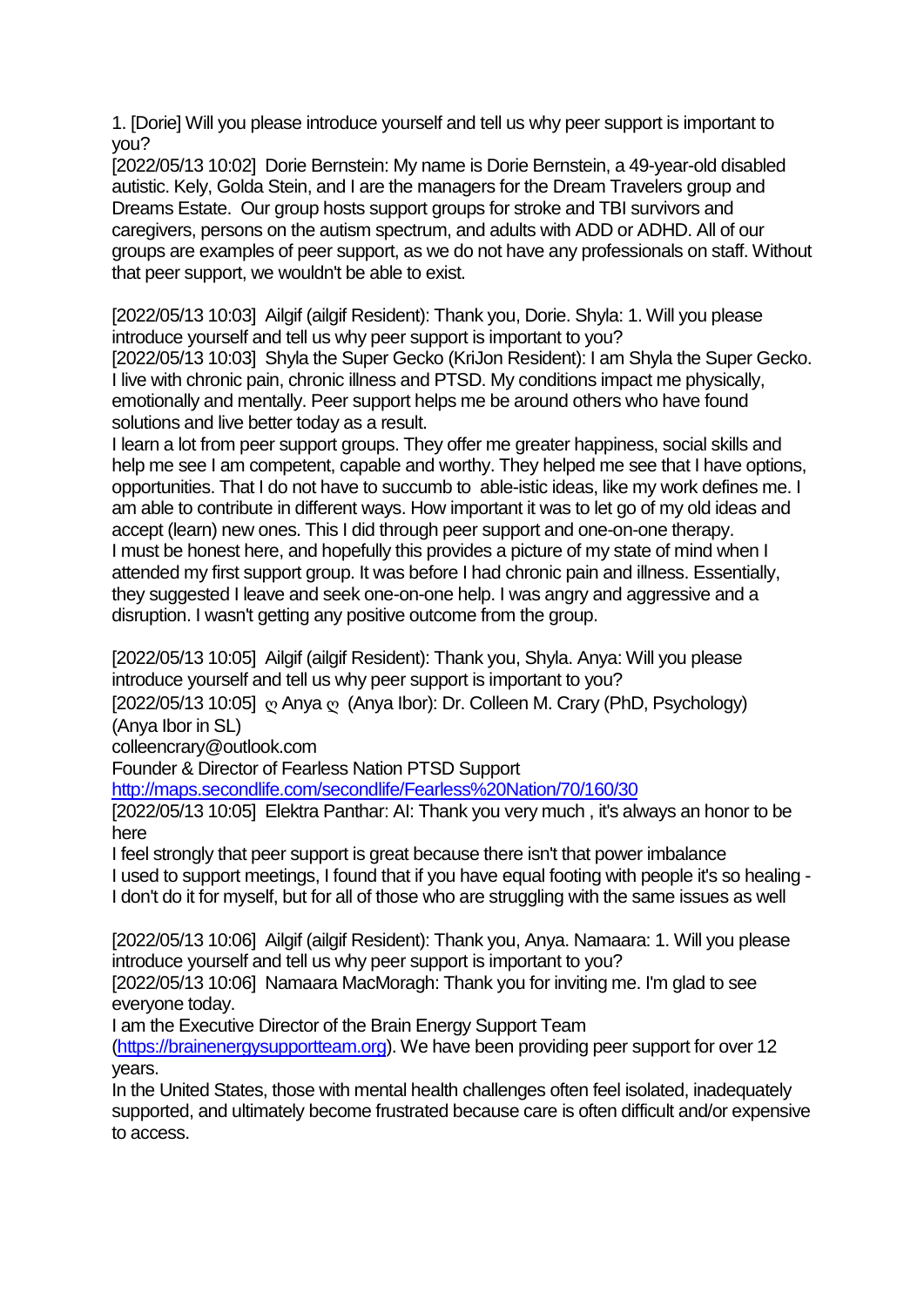It's, also, a difficult system to navigate. However, in a peer setting an individual connects with someone who has a shared life experience. They "get it". That is they understand what you're going through.

This is true for peer support groups, too.

In the 1960s and 70s we had what were called "rap groups". These were peer support groups for a wide variety of issues and ages. As a teen I attended a weekly group for about a year and even had a teen mentor.

To this day, I can recall how helpful it was as I navigated all things adolescent. When I began working with BEST I appreciated the value of peer support from my youth and understood the need for community-based, peer support groups.

Over the last few years, research has shown that peer support has better outcomes in areas related to mental health management and/or recovery and that peer support tends to offer greater levels of self-efficacy, empowerment, and engagement.

Overall, our experience with peer support is that it facilitates better quality of life outcomes, greater understanding of the challenges that neurodivergent populations have to deal with, and a sense of belonging.

Further benefits include lessened suicidal ideation, lesser rate of reported isolation and hopelessness, diminished frustration with others while citing increased reports of positive feelings and overall life outlook

This is why I believe peer support is important to our community.

-----------------------

[2022/05/13 10:09] Ailgif (ailgif Resident): Thank you, Namaara and thank you everyone for introducing yourselves. We will move onto our first question. Before I do, I wanted to let everyone attending the symposium know that depending on time, we will have open questions at the end.

Starting with Kely, What has been your experience with peer support (RL and/or SL)? [2022/05/13 10:10] kely (Kelyren Benoir): My experience in RL has been that most Stroke support groups are geared toward older people, more severe cases or caretakers. I'm relatively able-bodied, independent and active, but definitely still feel my own limitations. The closest "Young Stroke Survivors" Group is 60 miles away, though the times I went I really felt connected ... they do have a Facebook presence, but it's not the same as face-toface in world interaction. My experience in SL is isolated to the Dreams Stroke Survivor Group, Shockproof. It's not as active as I'd hoped but when we do have some who show up to meet it's helpful to have people to talk to who understand my struggles and pains.

## [2022/05/13 10:11] Ailgif (ailgif Resident): Thank you, Kely

Dorie, What has been your experience with peer support (RL and/or SL)? [2022/05/13 10:11] Dorie Bernstein: I've had experience with peer support in a variety of settings. I am on the autism spectrum and also have a serious genetic syndrome that significantly impacts daily life. Also, I am a parent of an autistic young man. Peer support for parenting a disabled person comes through a local non-profit group that provides programming for all abilities. My genetic syndrome peers rely on the internet for support due to the rarity of our condition. Most of us don't know anyone locally with our syndrome unless a family member also has it. I've toyed with peer support in SL for myself, but found that it was overwhelming. SL can be a better escape if I can "forget" for a moment what RL is throwing at me. Yes, I totally get the irony of helping manage Dreams and the related groups. Alts are imperative for the ability to enter SL "off the clock."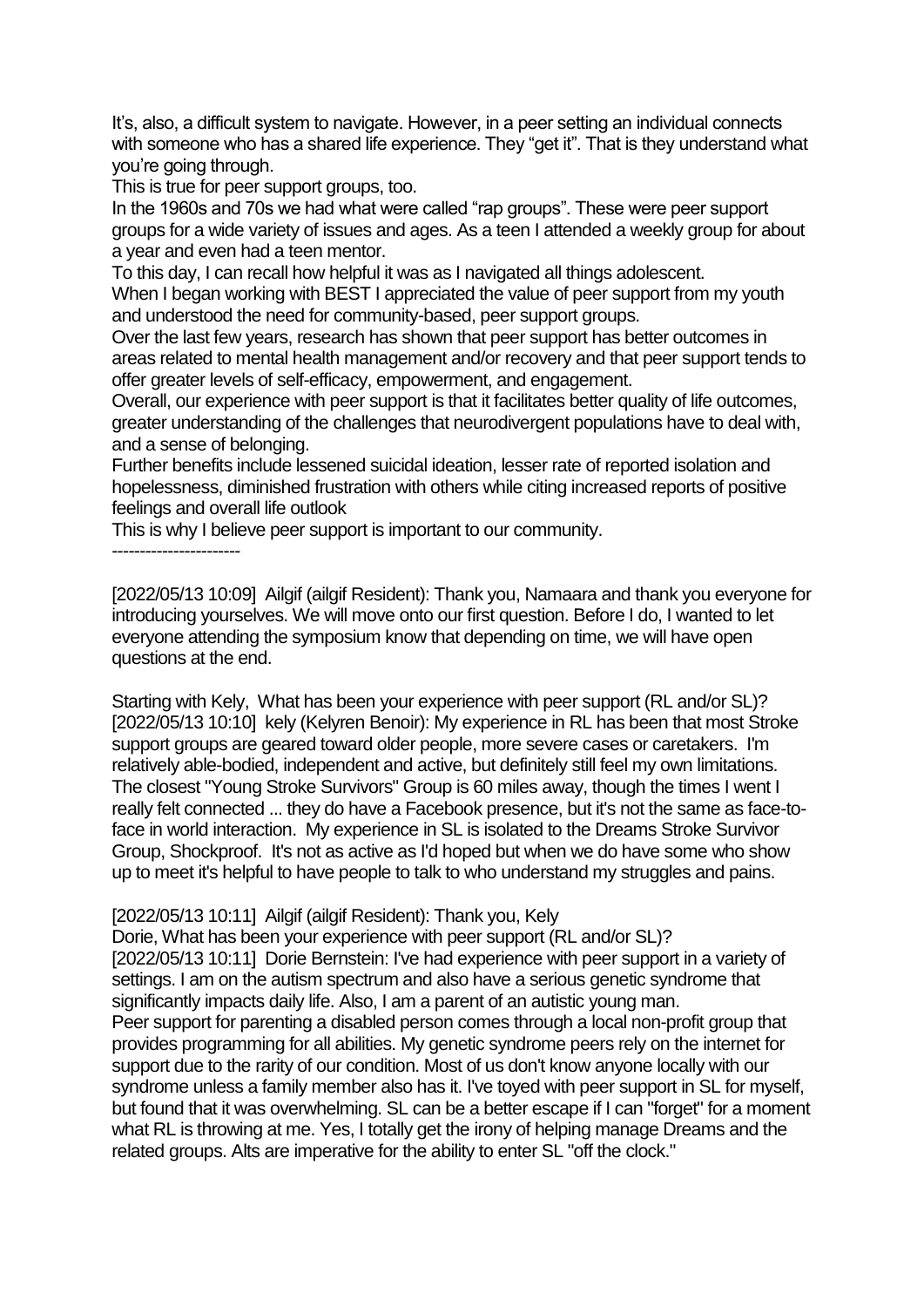[2022/05/13 10:13] Ailgif (ailgif Resident): Thank you, Dorie. Shyla: What has been your experience with peer support (RL and/or SL)?

[2022/05/13 10:13] Shyla the Super Gecko (KriJon Resident): My experience is, needs change over time. All peer groups I've belonged to have helped me in some way. With time, the type of group I benefit from changes. It is important for me to seek out new groups which can address the issues impacting me in this moment.

For me, it is important to remember I can leave a group, find another, and stay in contact with the close friends I have made in all of them. It is the same with Second Life, but it expands to other forms of peer support. In SL, I have experienced much support from individuals and various groups which might not be viewed as 'support'.

To explain, I started on a SL university campus. I was there a year before I took a suggestion and branched out to a 'freebie' store. People there helped me learn how to dress. People in Virtual Ability and Dreams helped me learn how to build and texture things. Another person helped me learn a bit about scripting. Those experiences changed me, for the positive. I visit most of those groups much less now, but I can still stay in touch with people from those groups.

Today, I engage in artistic endeavors which have gone beyond Second Life. I define myself today as a poet, orator and writer and I participate in works inside SL, outside SL, and projects which combine the use of SL and the physical world.

I believe, without question, peer support groups, social groups and individuals played a significant role in making this possible, each and every one. So we can talk of peer support groups, but in a way, I experience various kinds of positive support in Second Life, and I think that it is important to remember, More than peer groups offer support, and these avenues of support are important as well.

[2022/05/13 10:16] Ailgif (ailgif Resident): Thank you, Shyla. Anya: What has been your experience with peer support (RL and/or SL)?

[2022/05/13 10:16] Elektra Panthar: AI: Very positive- I feel like I'm not alone Having PTSD is a pretty lonely road

When I'm on equal footing with people I can see that we are evolving and changing together

There's nothing like peer support - it's different than working with a therapist, which is important nonetheless

With peer support we can be strong together

[2022/05/13 10:17] Ailgif (ailgif Resident): Thank you, Anya. Namaara: What has been your experience with peer support (RL and/or SL)?

[2022/05/13 10:18] Namaara MacMoragh: In 2007 there were 15 known peer support groups across Washington State. With three exceptions they were led by, or were linked to mental health groups.

From 2008 through 2020 BEST created, administered, and provided resources and funding for 72 independent support groups with 108 peer facilitators and 1,100 to 1,500 participants per month.

[2022/05/13 10:18] Elektra Panthar: NM: Shyla brought up a very good point about support groups, I benefitted from those as well

[2022/05/13 10:19] Namaara MacMoragh: In 2020 the Washington State Department of Social and Human Services shifted their priorities away from peer support and chose to fund internal initiatives that focused on education and general information activities facilitated by state certified professionals.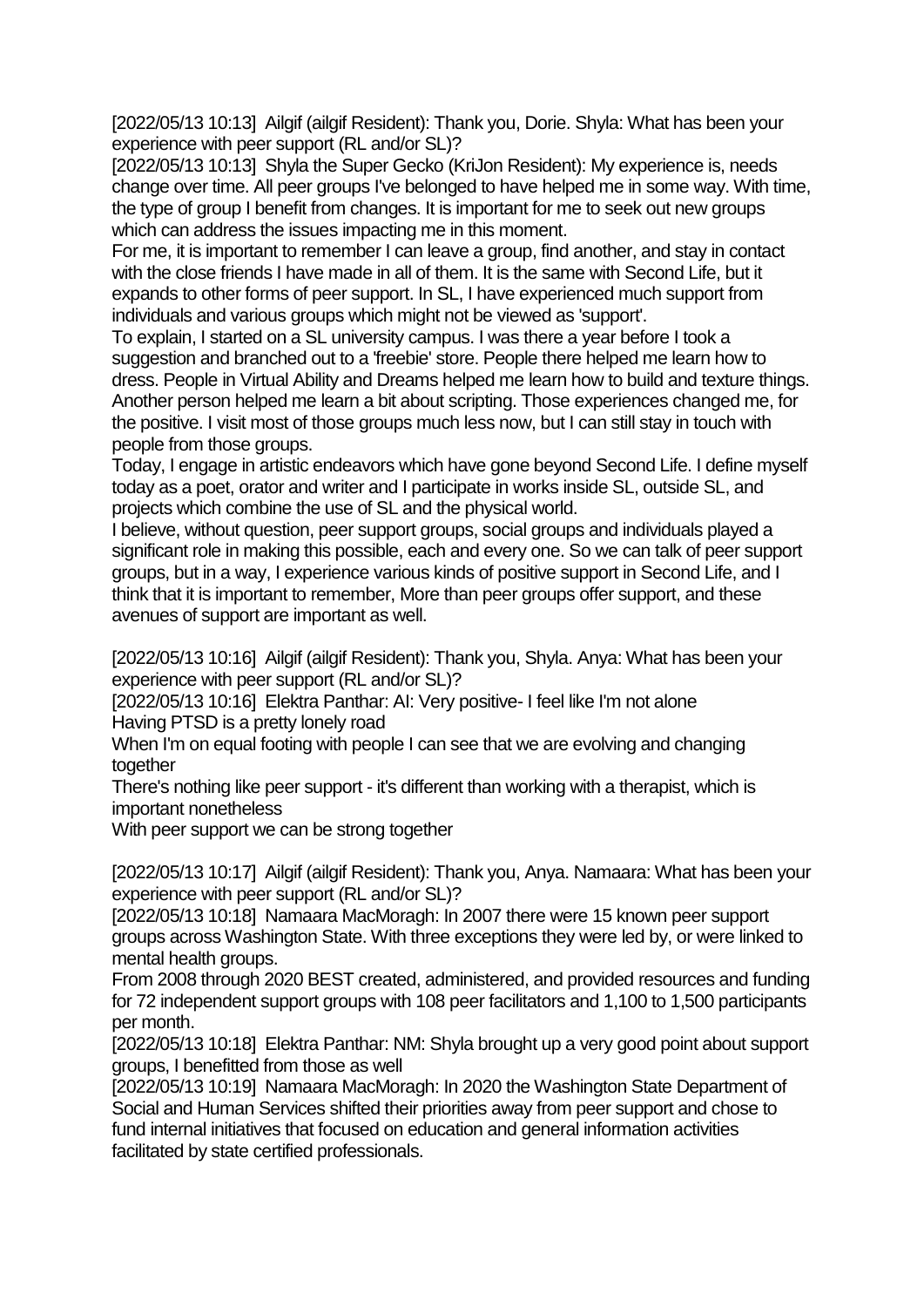BEST now offers peer-led activities in Second Life, hosting video meetings, one-to-one coaching, along with resources and education. Our activities in SL include a broad range of participants that are neuro-atypical.

One example of how we use SL is engaging BEST program participants in life skills activities at Etopia as well as the activities offered by SL partners such as VAI and WBH. We've had a lot of success with that and, in fact, we've seen much of the same quality of life gains over the past two years hosting peer support in SL as we did prior to 2020 in our inperson groups, coaching, and mentoring.

Knowing that within SL we are reaching a large segment of people who are unable to attend in-person peer support settings and those who can reinforces our belief that Second Life is a valuable environment in which to offer peer support.

---------------------------

[2022/05/13 10:20] ღ Anya ღ (Anya Ibor): Strongly agrees [2022/05/13 10:20] Shyla the Super Gecko (KriJon Resident): yes [2022/05/13 10:20] Namaara MacMoragh: :-)

[2022/05/13 10:20] Ailgif (ailgif Resident): Thank you, Namaara. You have each spoken about your experiences. I would like to talk about mental health needs in your communities. Kely, What are the mental health needs of your particular disability community and how is a virtual world beneficial for providing mental health support for your particular disability community?

[2022/05/13 10:21] kely (Kelyren Benoir): Many stroke survivors find it difficult to leave their home and benefit from knowing they are not alone. We can all help each other with ideas for living easier and more fulfilling lives. For those who are functioning enough to be online, I can see where a peer support group would make them feel they belong in a place such as Second Life. It can be a really good social outlet if you are lucky enough to meet good people.

[2022/05/13 10:21] Ailgif (ailgif Resident): Thank you, Kely. Dorie: What are the mental health needs of your particular disability community and how is a virtual world beneficial for providing mental health support for your particular disability community?

[2022/05/13 10:22] Dorie Bernstein: Virtual worlds are a boon for the autism community. Many autistics are able to thrive behind the screen. The ability to thoroughly customize avatars without the limitations of being stuck in human form gives a way to explore one's identity and to show others how you see yourself. The ability to log out when things become overwhelming is cathartic.

The ability to rely on text chat for communication can help many autistics avoid some of the obvious tells that give them away in RL. For at least awhile, one can be seen as normal from the start. Text also gives one the ability to edit speech before hitting the Enter key to send it out into the world. As many people are slow typists, slow answers aren't a tell that someone may be needing to type carefully. Virtual worlds also allow one to control visual and auditory stimuli coming through the computer to you. That's so amazing for avoiding sensory overload!

[2022/05/13 10:23] Ailgif (ailgif Resident): Thank you, Dorie. Shyla: What are the mental health needs of your particular disability community and how is a virtual world beneficial for providing mental health support for your particular disability community? [2022/05/13 10:23] Shyla the Super Gecko (KriJon Resident): People with chronic illness and/or pain (pain lasting 3 months or more) are four times more likely to experience depression and/or anxiety. (1)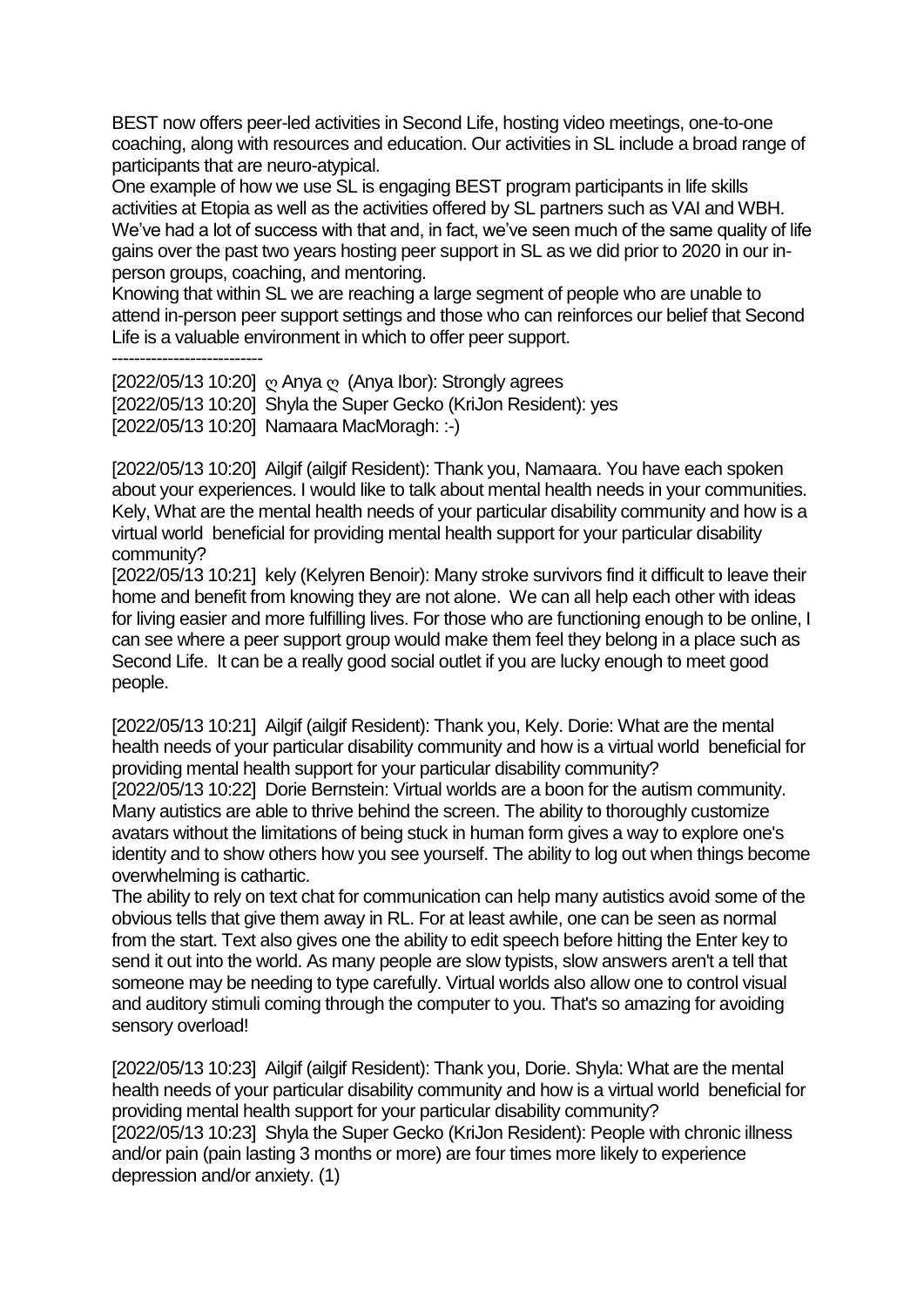In 2014, people with some form of chronic pain (not figuring in chronic illness), was an estimated 20.4% of Americans; close to 68-million people. (1)

Of those, 8.0% have high-impact chronic pain (that is chronic pain which prevents some activity: working, house cleaning and/or maintenance, etc.) That equates to 26-million people. (1)

I have high-impact chronic pain. Depression and additional anxiety were invasive. Today, thanks to one-on-one therapy and peer groups, my depression and anxiety comes and goes, infringing most when my pain spikes.

Support groups help me feel better about myself and my condition. I have new perspectives on how to define myself, how I contribute to society, and the importance of self-compassion for my mental, physical and emotional well-being.

Virtual worlds provide an outlet for artistic expression. Second Life allows me to do things I can not in the physical world. Here, in my virtual world of choice, I find social interaction, something lacking in my the physical world.

I read poetry, I snowboard, I meditate with others and visit the most extravagant events, like SL's Fantasy Faire. SL offers me some sense of belonging to a community and being a contributor.

----- (1) Source: Prevalence and Profile of High Impact Chronic Pain, Centers for Disease Control and Prevention, Sep 14, 2018, Accessed May 11, 2022, <https://www.cdc.gov/mmwr/volumes/67/wr/mm6736a2.htm> -----

[2022/05/13 10:26] Ailgif (ailgif Resident): Thank you, Shyla. Anya: What are the mental health needs of your particular disability community and how is a virtual world beneficial for providing mental health support for your particular disability community?

[2022/05/13 10:27] Elektra Panthar: AI: We've been talking about isolation. PTSD can be very isolating

People with PTSD tend to isolate, and finding a therapist is very hard

[2022/05/13 10:27] Namaara MacMoragh: No kidding Anya.

[2022/05/13 10:27] Elektra Panthar: AI: it's also very expensive

Peer support groups can help people going through a grieving process

If there weren't support groups the numbers of suicidal ideation and depression would increase greatly

Virtual worlds are also good for those who prefer the written word

[2022/05/13 10:28] Ailgif (ailgif Resident): Thank you, Anya. Namaara: What are the mental health needs of your particular disability community and how is a virtual world beneficial for providing mental health support for your particular disability community?

[2022/05/13 10:29] Namaara MacMoragh: As in other communities, our population struggles with isolation, loneliness, depression, and hopelessness.

Though a lot of people are dealing with these as part of the pandemic experience, for those who are neurodivergent these issues definitely existed pre-COVID.

Additionally, access to transportation, quality health care, nutritious food, and safe housing are universal concerns that are further exacerbated by the constraints and concerns of navigating a pandemic impacted world.

[2022/05/13 10:29] Elektra Panthar: NM: I have difficulty answering this question within the time constraints because it's quite a broad question

I'll try my best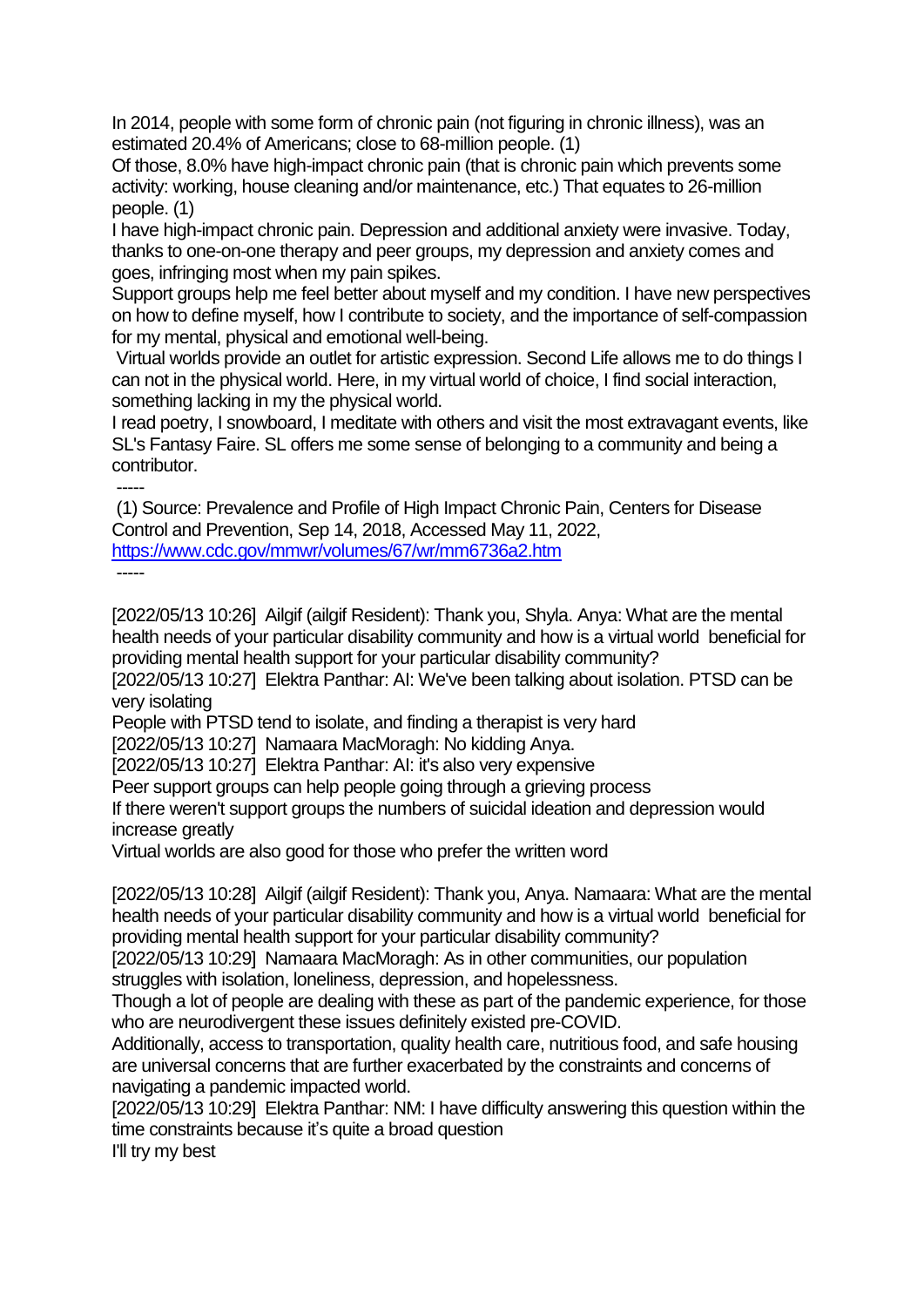[2022/05/13 10:29] Namaara MacMoragh: There are lots of statistics, but because of time I'd like to share just a few.

If we look at the research on mental health and brain injuries we find that up to 61% of adults struggle with depression, anxiety, PTSD, and suicidal ideation after incurring a TBI. Major depression is the #1 mental health issue for individuals with brain injury and their families.

Additionally, research shows that nearly 78% of Autistic children have at least one mental health condition compared to 14% of neurotypical children and Autistic adults are 33% more likely to have mental health challenges than neurotypical adults.

[2022/05/13 10:31] Elektra Panthar: NM: PTSD as an occurrence of bullying - we have to deal with this

[2022/05/13 10:30] Namaara MacMoragh: Our community not only needs, but demands, appropriate, respectful, and holistic approaches to our mental health needs.

For as long as medical model care provided by professionals is the "go-to, one size fits all" option those needs will not be met.

It is our belief that peer support is the best way to help those with cognitive differences to understand and articulate their needs to better advocate for themselves

so that they are able get the most out of mainstream medical and mental health care. While engaging with people in SL doesn't resolve many of these issues, Second Life has proven to be not only an innovative approach to provide peer support,

but it's been an amazing social, educational, and for some an exceptional professional environment.

[2022/05/13 10:32]  $\degree$  Anya  $\degree$  (Anya Ibor): Agrees. Bullying is trauma. Co-morbidity is the rule, not the exception. The metaverse is invaluable for these issues.

[2022/05/13 10:32] Ailgif (ailgif Resident): Thank you, Namaara. I have one last question for all of you.

For our last question, starting with Kely and working down the row without being called on, is there anything else you would like everyone to know that hasn't been addressed in one of the questions today?

[2022/05/13 10:33] Dorie Bernstein: Learning from experts has its place while dealing with disabilities. Peer support offers you the place to be with others who understand on a more intimate level what you're going through. While experts do know a lot, they rarely truly KNOW it from a personal level. Peer support doesn't have to focus on discussions about one's personal disability all the time. Just being in the same space and time with peers can be enough to create a comfortable place to be. Conversations can happen. But they're not required.

[2022/05/13 10:33] Elektra Panthar: KB: Nothing from me, sorry

[2022/05/13 10:33] Shyla the Super Gecko (KriJon Resident): There are a variety of peer support groups styles. Try one, and if it doesn't seem to help, or, worse, agitates, try a different one.

Some peer groups are lead by other group members, sometimes chairs revolve amongst members of the group, and sometimes peer group leaders have some training or even credentials.

Groups can focus on different things. Some might be focused on just listening (providing space) and others may be more practical. Some might be spiritual and others secular.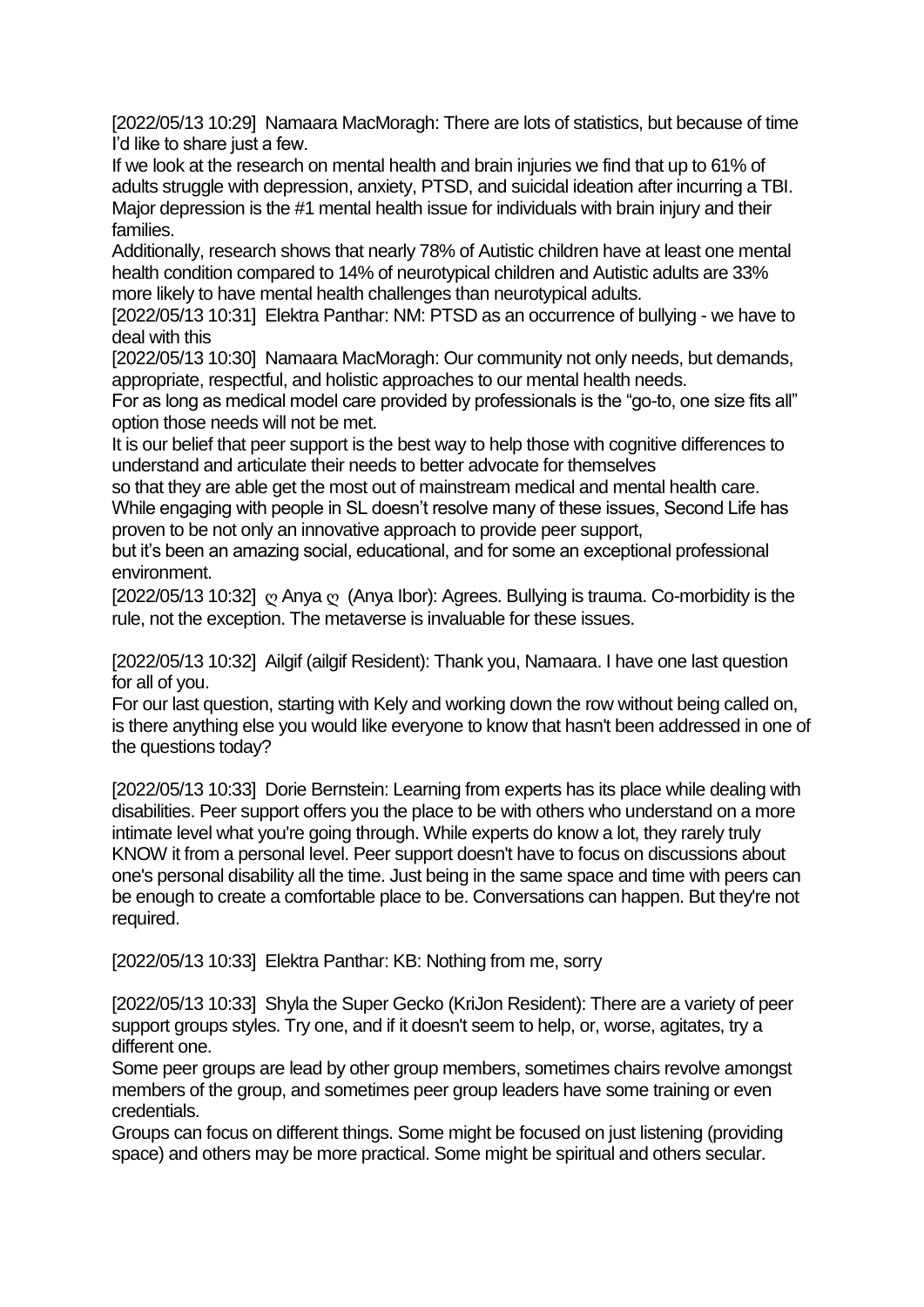Groups vary across the board. Some may address specific conditions, while others are more general.

Guidelines vary too. Sometimes they are more like rules and sometimes they are suggestions. It helps to know the guidelines of the group.

I suggest 'trying' a group to see if it is a good fit. If not, try another. Peer support groups have helped me, but everyone is unique. I think, as an option for support, they're worth a try. One group I am comfortable recommending to people with chronic pain is Pain Connection. Pain Connection offers a variety of meetings, including listed on the poster behind me). It is an organization for people with physical chronic pain. You can click the Pain Connection poster for a notecard on their website and additional information.

Thank you for letting me participate in the conference, and a special thank you to all the volunteers who make it possible and welcoming.

[2022/05/13 10:36] Namaara MacMoragh: oooo can I share something?

I agree with Dorie about peer support versus a professionally facilitated group. This is something that has always been at the core of what BEST does. It's also something that informs and drives our Empowered Self program which facilitates an individual's process of identifying and creating ... articulating ... a quality of life that works best for them. Thank you for inviting me today and I thank everyone on the panel. Many great points about

peer support have been shared. [2022/05/13 10:37] Ailgif (ailgif Resident): Thank you, Namaara. Does anyone else in the panel who would like to add anything?

[2022/05/13 10:37] Carolyn Carillon: AI: I agree Virtual Ability has been invaluable Peer support groups will give you contrary opinions You can work it out and not be inside your head Look at the poster behind me About the efficacy of SL for those with PTSD Click it It's been an honour to be with you today

[2022/05/13 10:36] Ailgif (ailgif Resident): Thank you so much to our panelists for sharing with us today.. Are there questions or comments from our audience?

[2022/05/13 10:36] Ava Dougall: loved your contributions and expressions!

[2022/05/13 10:35] Carla Heartsong: :)

[2022/05/13 10:35] Lyr Lobo: /me cheers

[2022/05/13 10:36] RoӜkSie (Roxksie Logan): /me .:{APPLAUSE}:.

[2022/05/13 10:36] Zzri Avian (Zri Portal): Claps!

[2022/05/13 10:36] Zinnia Zauber: Thank you all for sharing your experiences and also supporting people within our communities.

[2022/05/13 10:37] Hope ƤĄŞŞÎFLØRĄ (LPEaceAndLove Resident): thank you all so very much

[2022/05/13 10:38] Gentle Heron: Thank you Ailgif and panelists. Ailgif, you didn't get to introduce yourself. Would you like to tell us about yourself and your research in Second Life?

[2022/05/13 10:39] Ailgif (ailgif Resident): I would like to. Thank you I don't have anything typed

[2022/05/13 10:39] Carolyn Carillon: AR: thank you to Gentle for inviting me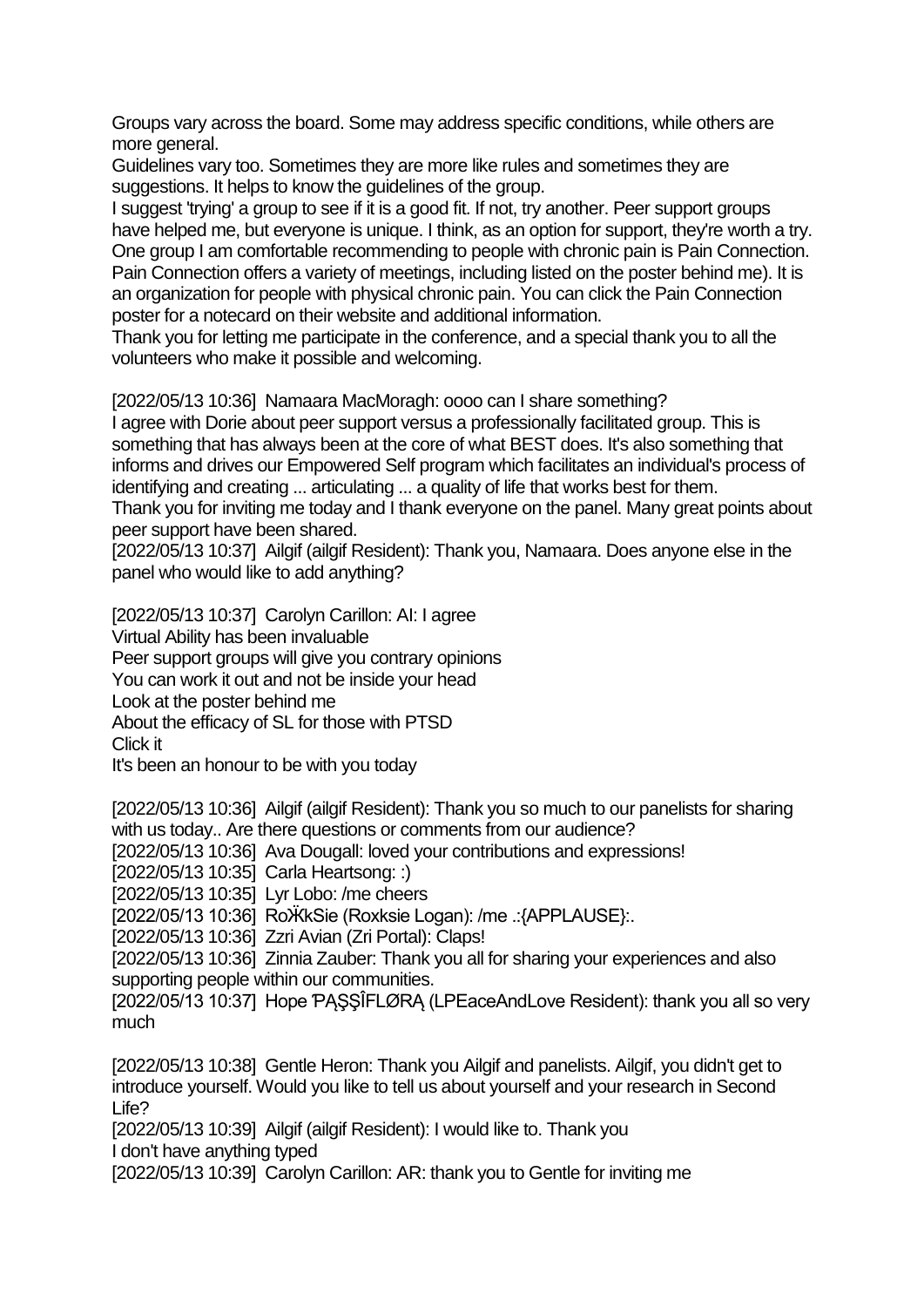I'm an instructor at a community college One of the classes I teach is on multimedia Another is on interactive storytelling I incorporate SL Shyla has met with my class to share her poetry [2022/05/13 10:41] ω Anya ω (Anya Ibor): ::: Ε.Χ.C.E.L.L.E.N.T ::: Shyla is an poet and spoken word artist \o/

[2022/05/13 10:40] Carolyn Carillon: AR: I've had so much support from Virtual Ability Especially from Gentle and iSkye When I was a graduate student My focus is on understanding our environment through what we hear And making sure our environment is accessibility I relied on people from this group for making my content accessible That's what I've been working on I'd like to thank you and all the panelists If I may add, there's a person[al] part of my life with my mom who's no longer here She suffered from mental health issues Sometimes she would go into deep depression When she couldn't care for me or my brother Watching her go through that Makes it important for me to see the support here in SL

That's all

[2022/05/13 10:41] Shyla the Super Gecko (KriJon Resident): thank you ailgif [2022/05/13 10:41] Namaara MacMoragh: Thank you Ailgif [2022/05/13 10:41] ღ Anya ღ (Anya Ibor): Thank you Ailgif HUGS [2022/05/13 10:41] kely (Kelyren Benoir): Thank You Ailgif for all your work. [2022/05/13 10:42] Zinnia Zauber: Thank you for sharing and supporting us. Thank you all! [2022/05/13 10:42] Suellen Heartsong: thank you for sharing

[2022/05/13 10:42] Carolyn Carillon: AR: do we have time for questions? [2022/05/13 10:42] Carolyn Carillon: GH: yes we do! [2022/05/13 10:42] Ailgif (ailgif Resident): great, are there any questions Or comments

[2022/05/13 10:42] Polaris Grayson: I was in SL since before I developed MS and groups who helped during my transition has been essential...TY  $\odot$ 

[2022/05/13 10:42] Gentle Heron: [10:36] Mook Wheeler: COMMENT: Peer support can be as impactful as family support -- oftentimes even more. Parents, siblings, partners and children may love you, but they may not fully understand your condition and its issues. Being \*understood\* is necessary to (mental) health; understanding -- not 'acceptance' -- is what tells us that we are not alone with our problem, that our situation can be comprehended by others. Being understood -- not just 'accepted' -- is, to me, one of the most powerful stress and anxiety relievers, because 'understanding' (and not 'acceptance') leads to the possibility of answers and forward progress.

[2022/05/13 10:43] Shyla the Super Gecko (KriJon Resident): so true Mook! [2022/05/13 10:44] Carolyn Carillon: AI: peer support groups provide a kind of family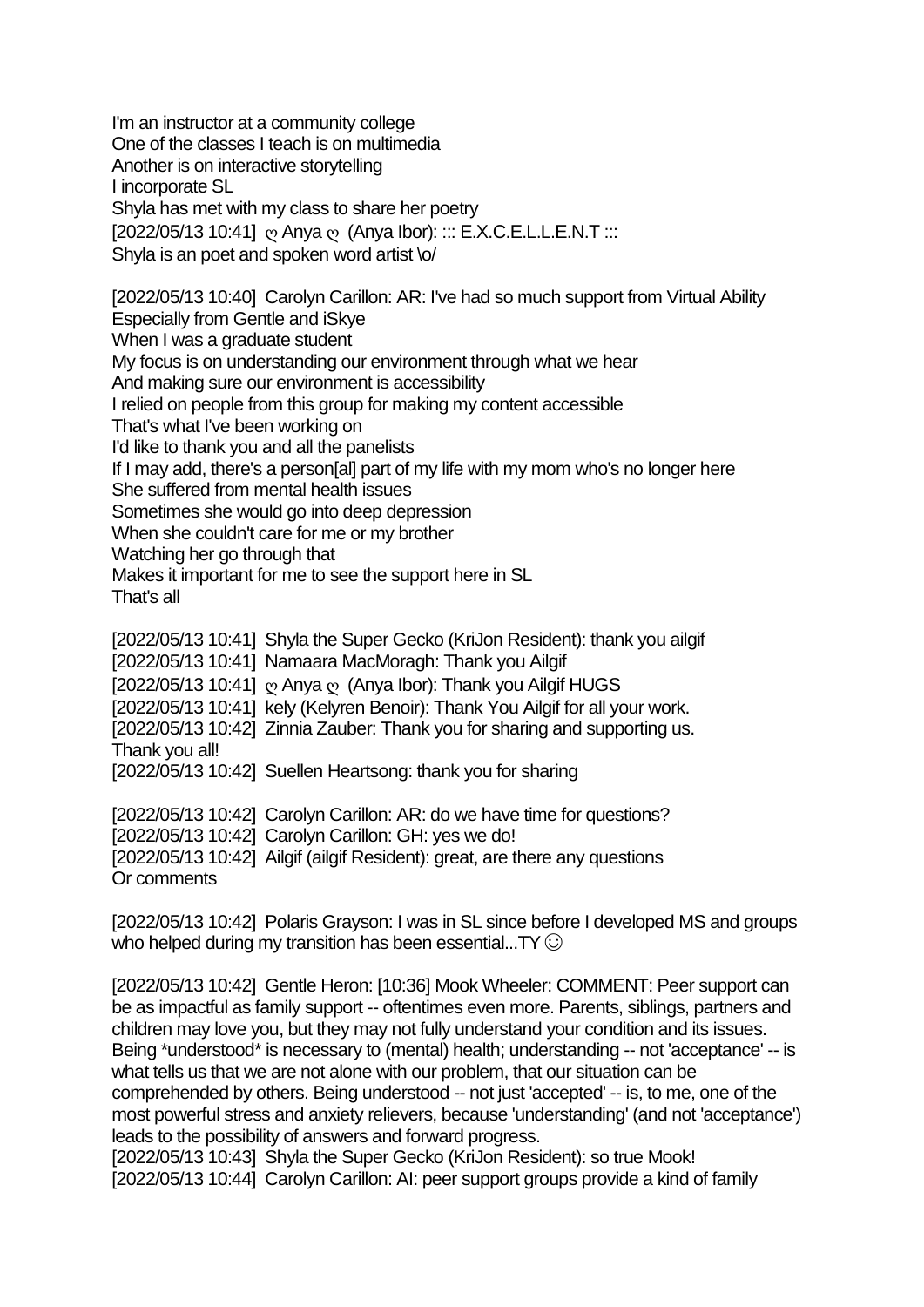That's so important

The difference between understanding and acceptance

[2022/05/13 10:43] James Heartsong (PeacefulJames Heartsong): I found that getting over my issues had to start with letting go of self medicating. Getting and staying sober was the best gift that I ever gave myself.

[2022/05/13 10:44] Sitearm (Sitearm Madonna): QUESTION: How does one tell the difference when "peer support" versus "professional support" is appropriate for one's personal situation?

[2022/05/13 10:45] Carolyn Carillon: NM: from my perspective, it's not one or the other There's room for both

[2022/05/13 10:45] Shyla the Super Gecko (KriJon Resident): yes

[2022/05/13 10:45] kely (Kelyren Benoir): /me nods

[2022/05/13 10:45] ღ Anya ღ (Anya Ibor): Indeed

[2022/05/13 10:46] Carolyn Carillon: AI: I agree

The only exception is if I have someone in a peer support group who expresses harming themselves or others

They need professional RL help or medication or a short stay in the "clink"

I shouldn't call it that

But one can reinforce the other

We can [not hold] responsibility for what somebody does

We can only use our education to help people

[2022/05/13 10:47] Carolyn Carillon: SSG: one of the values of peer support groups is that I learned about how to pick a therapist

[2022/05/13 10:47] Shyla the Super Gecko (KriJon Resident): If I could just be really quick [One of the values of peer support groups, because I don't believe it's one or the other, is that I learned a lot about how to pick a therapist, and what created a healthier experience for that, from other members of support groups. In fact, as a person with chronic pain, I did not know there were therapists who specialized specifically in chronic pain or chronic illness or terminal conditions. And that was very helpful to learn.]

[2022/05/13 10:48] Sitearm (Sitearm Madonna): @Panel I appreciate your observations thank you

[2022/05/13 10:48] Gentle Heron: QUESTION for anyone- How do you know who is your "peer"? After I was diagnosed with MS, I attended a few different peer support groups, but I could not feel a positive relationship with members of what I felt were "bitch and moan sessions." I felt very different from them. How do I find real peers?

[2022/05/13 10:48] Namaara MacMoragh: That's really up to the facilitator.

[2022/05/13 10:48] Lyr Lobo: good question

[2022/05/13 10:49] Carolyn Carillon: AI: one of the problems with a peer group is yeah, we're all complaining and wallowing

It's up to the facilitator to redirect

[2022/05/13 10:49] Namaara MacMoragh: (just sticking in my own two cents ... lol) The wallowing doesn't have to happen if the group is appropriately facilitated.

[2022/05/13 10:49] Shyla the Super Gecko (KriJon Resident): yeah I think one of the reasons I changed support groups is to avoid getting stuck in a certain place